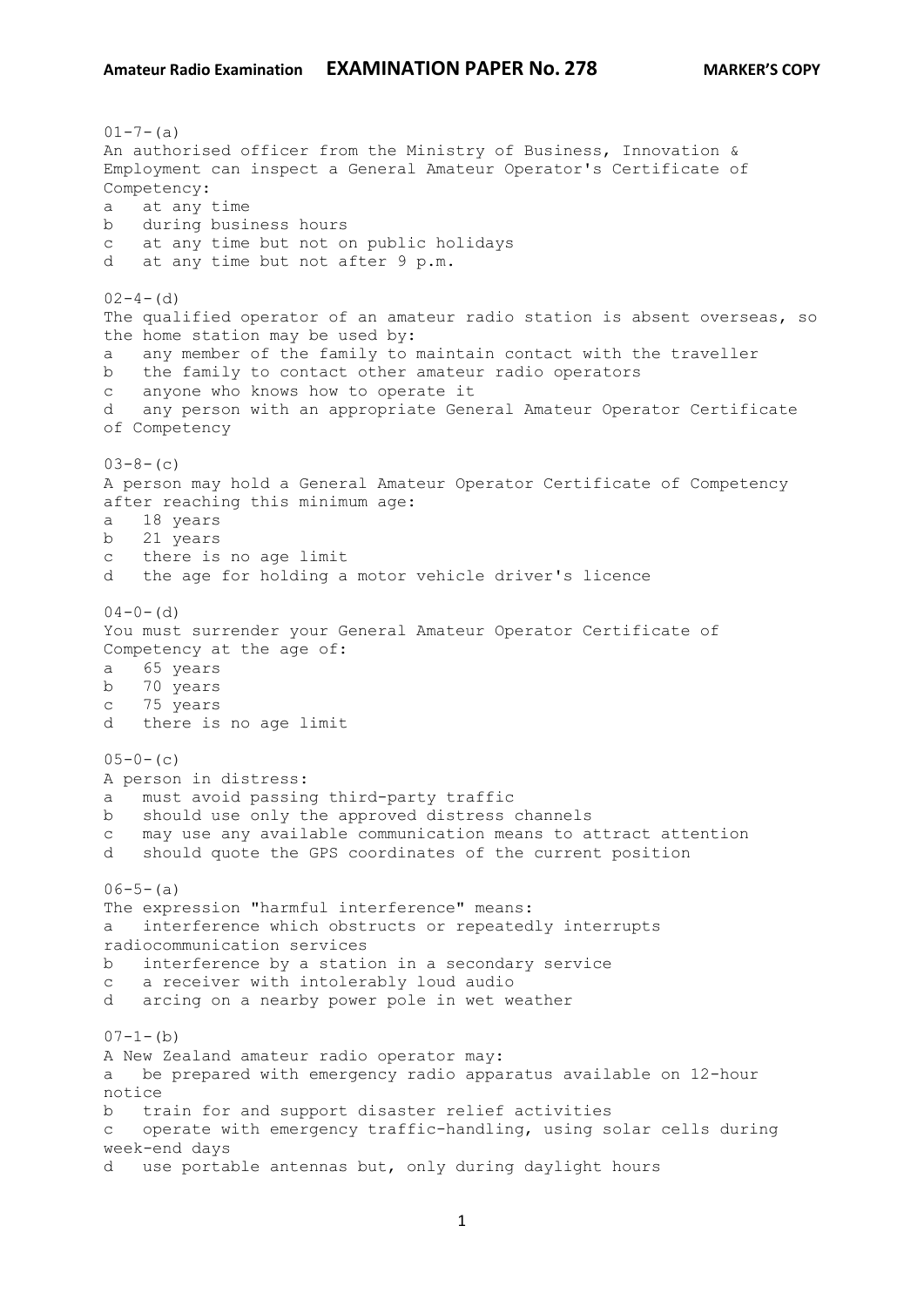$08-9-(a)$ The published New Zealand amateur bandplans: a should be adhered to in the interests of all band occupants b regularly change with daylight saving c are to limit the operating frequencies of high-power stations d are determined by the MBIE  $09-6-(d)$ The New Zealand amateur radio bandplans are: a obligatory for all amateur radio operators b only for testing and development purposes c indicators of where distant stations can be worked d recommended, all amateur radio operators should observe them  $10-0-$  (d) An element which acts somewhere between being an insulator and a conductor is called a: a P-type conductor b N-type conductor c intrinsic conductor d semiconductor  $11-9-(b)$ The name for the flow of electrons in an electric circuit is: a voltage b current c resistance d capacitance  $12-4-$  (d) The watt is the unit of: a magnetic flux b electromagnetic field strength c breakdown voltage d power  $13-5-(b)$ A current of 2 ampere flows through a 16 ohm resistance. The applied voltage is: a 8 volt b 32 volt c 14 volt d 18 volt  $14 - 7 - (b)$ The ohm is the unit of: a supply voltage b electrical resistance c electrical pressure d current flow  $15-3-(a)$ One way to operate a 3 volt bulb from a 9 volt supply is to connect it in: a series with a resistor b series with the supply c parallel with the supply d parallel with a resistor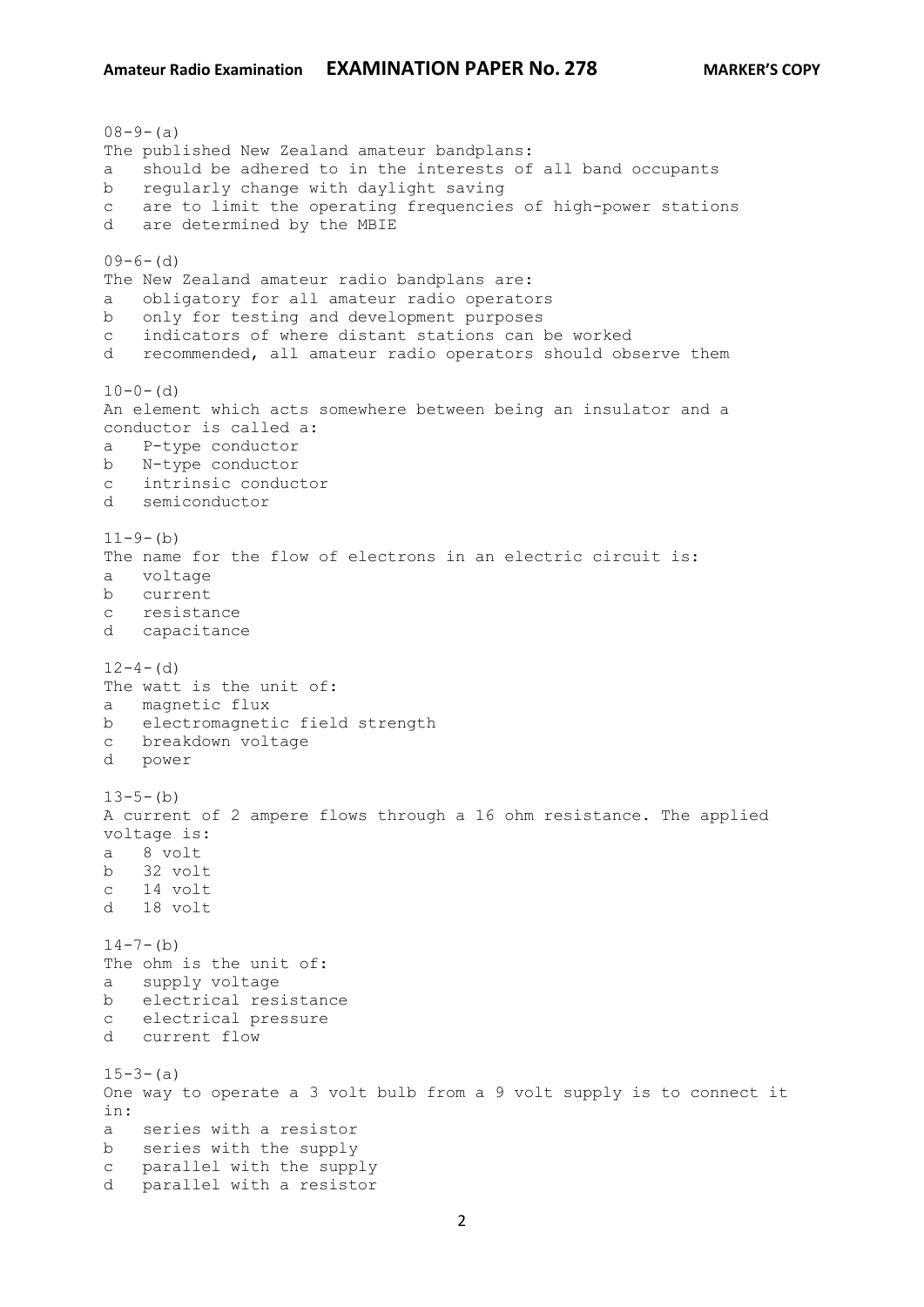$16-1-$ (a) The total resistance of several resistors connected in series is: a greater than the resistance of any one resistor b less than the resistance of any one resistor c equal to the highest resistance present d equal to the lowest resistance present  $17-2-$  (d) The smallest resistance that can be made with five 1 kilohm resistors is: a 50 ohm by arranging them in series b 50 ohm by arranging them in parallel c 200 ohm by arranging them in series d 200 ohm by arranging them in parallel  $18-1-(a)$ The DC input power of a transmitter operating at 12 volt and drawing 500 milliamp would be: a 6 watt b 12 watt c 20 watt d 500 watt  $19-9-$  (d) The voltage applied to two resistors in series is doubled. The total power dissipated will: a decrease to half b double c not change d increase by four times  $20-9-$  (c) A sinewave alternating current of 10 ampere peak has an rms value of: a 5 amp b 14.14 amp c 7.07 amp d 20 amp  $21-0-(b)$ The total capacitance of two or more capacitors in series is: a always greater than that of the largest capacitor b always less than that of the smallest capacitor c found by adding each of the capacitances together d found by adding the capacitances together and dividing by their total number  $22-4-(a)$ A transformer with 500 turns on the primary winding and 50 turns on the secondary winding has its primary winding connected to 230 volt AC mains. The voltage across the secondary is: a 23 volt b 10 volt c 110 volt d 2300 volt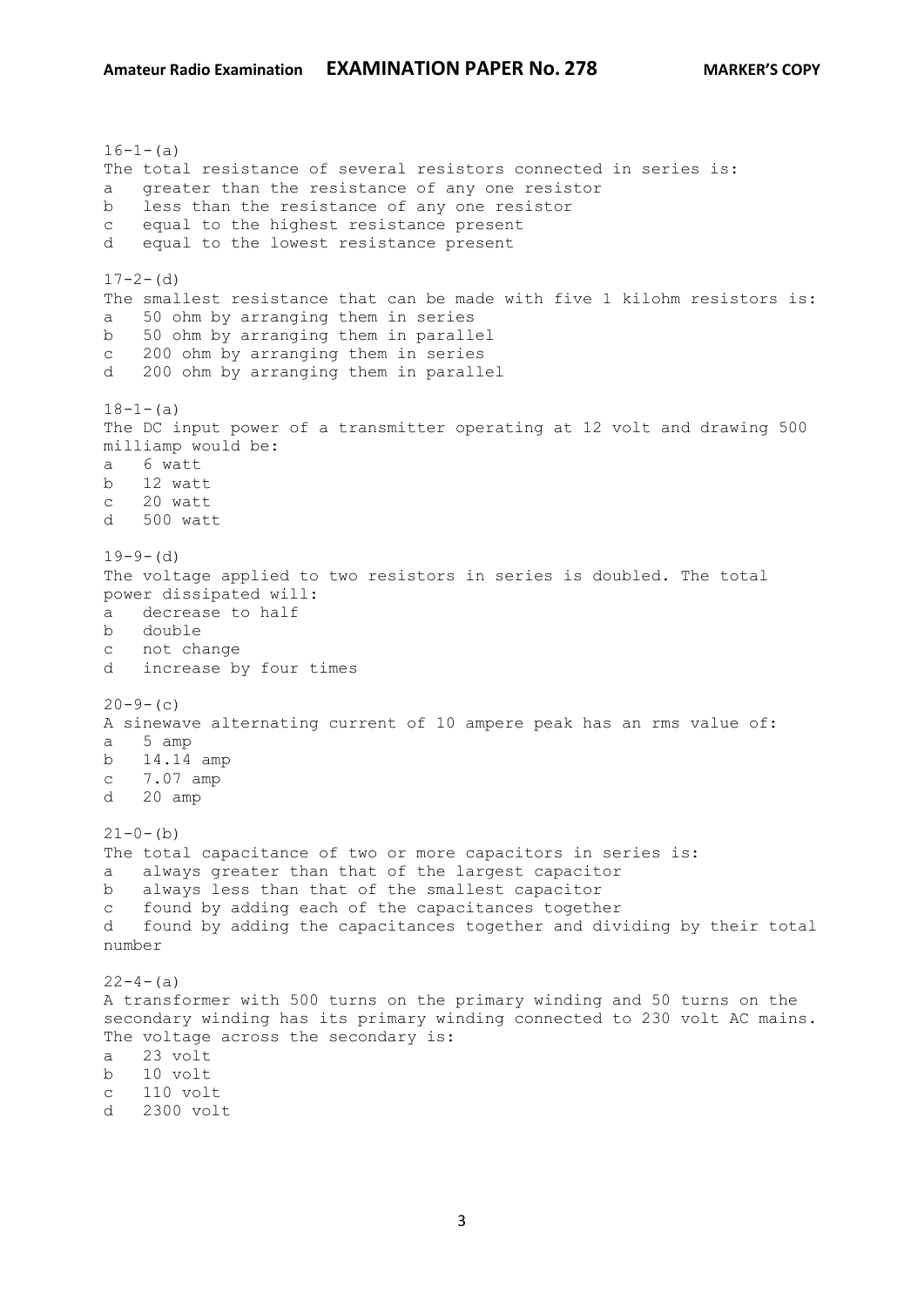$23-4-(b)$ An earth wire should be connected to the metal chassis of a mainsoperated power supply, to ensure that if a fault develops, the chassis: a does not develop a high voltage with respect to the phase lead b does not develop a high voltage with respect to earth c becomes a conductor to bleed away static charge d provides a path to ground in case of lightning strikes  $24 - 7 - (d)$ One important application for diodes is recovering information from transmitted signals. This is referred to as: a biasing b rejuvenation c ionisation d demodulation  $25-5-$  (d) The two basic types of bipolar transistors are: a p-channel and n-channel types b diode and triode types c varicap and zener types d NPN and PNP types  $26 - 7 - (b)$ The electrode that is usually a cylinder of wire mesh in a thermionic valve is the: a filament (heater) b grid c cathode d anode  $27-3-$  (d) The following meter could be used to measure the power supply current drawn by a small hand-held transistorised receiver: a a power meter b an RF ammeter c an electrostatic voltmeter d a DC ammeter  $28-3-$  (c) A transmitter power amplifier has a gain of 20 dB. The ratio of the output power to the input power is: a 10 b 20 c 100  $d \neq 40$  $29-4-$  (d) In an HF station, the "linear amplifier" is: a an amplifier to remove distortion in signals from the transceiver b an amplifier with all components arranged in-line c a push-pull amplifier to cancel second harmonic distortion d an optional amplifier to be switched in when higher power is required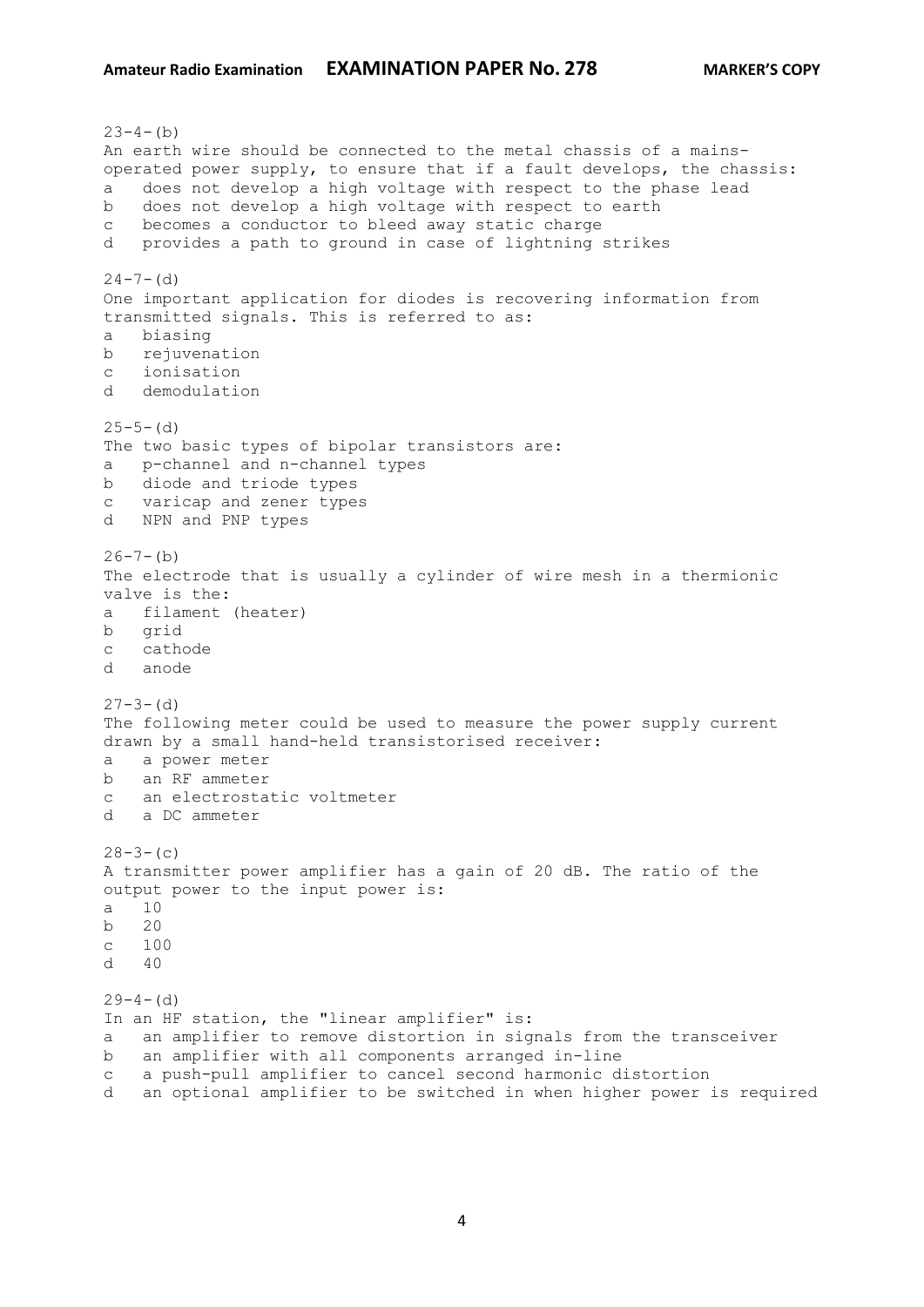## **Amateur Radio Examination EXAMINATION PAPER No. 278 MARKER'S COPY**

 $30-9-(b)$ In a frequency modulation receiver, this connects to the audio frequency amplifier output: a the intermediate frequency amplifier b the speaker and/or headphones c the frequency discriminator d the limiter  $31-5-(a)$ In a single sideband and CW receiver, this is located between the filter and product detector: a the intermediate frequency amplifier b the audio frequency amplifier c the beat frequency oscillator d the radio frequency amplifier  $32-6-$  (d) A receiver with high selectivity has a: a wide bandwidth b wide tuning range c narrow tuning range d narrow bandwidth  $33-8-(d)$ The abbreviation AGC means: a attenuating gain capacitor b anode-grid capacitor c amplified grid conductance d automatic gain control  $34-2-$  (d) An audio amplifier is necessary in a receiver because: a the carrier frequency must be replaced b the signal requires demodulation c RF signals are not heard by the human ear d signals leaving the detector are weak  $35 - 7 - (b)$ The BFO is off-set slightly (500 - 1500 Hz) from the incoming signal to the detector. This is required: a to pass the signal without interruption b to beat with the incoming signal c to provide additional amplification d to protect the incoming signal from interference  $36-5-(b)$ Front-end selectivity is provided by resonant networks both before and after the RF stage in a superhet receiver. This whole section of the receiver is often referred to as the: a preamble b preselector c preamplifier d pass-selector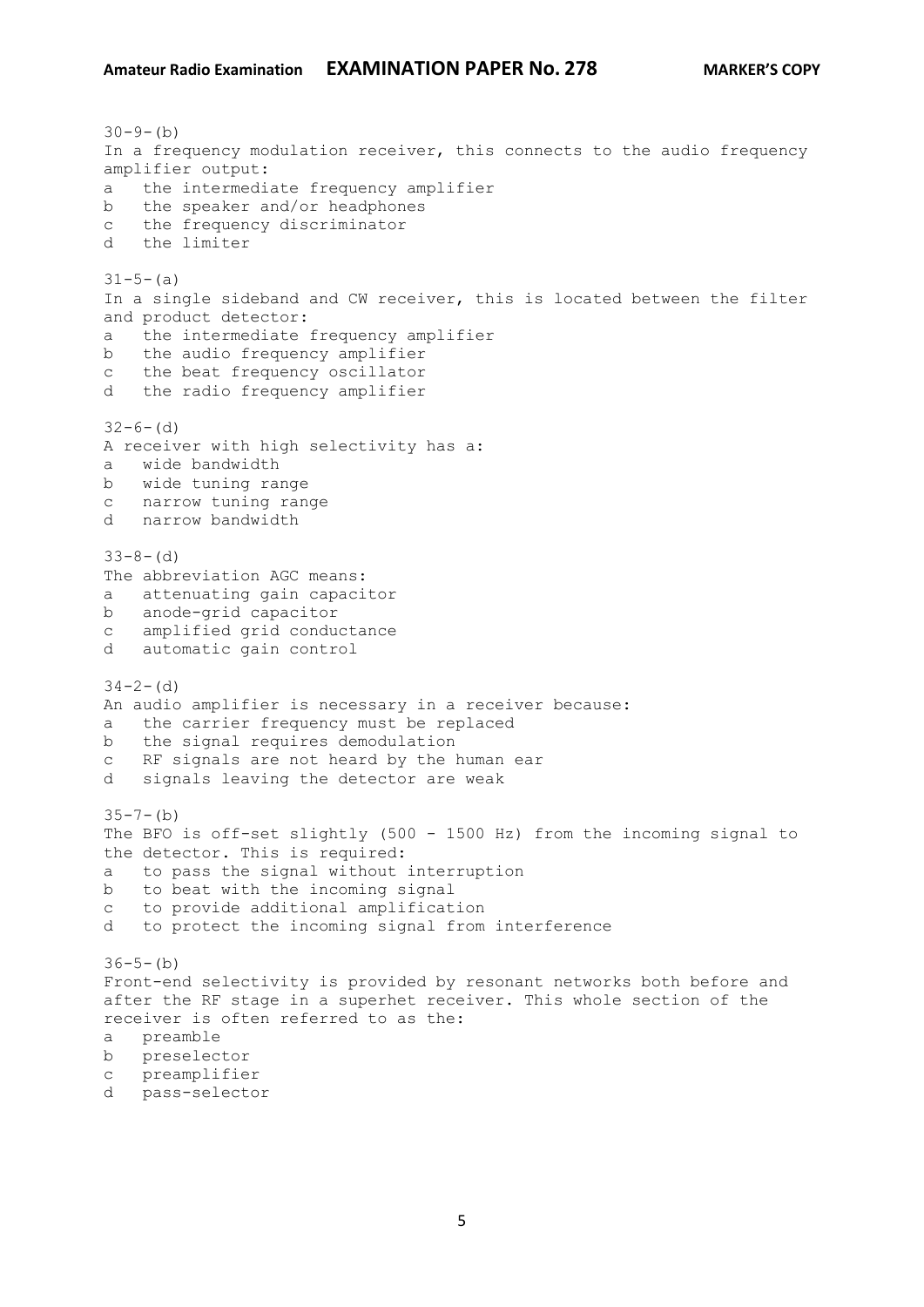```
37-6- (c)
In a frequency modulation transmitter, the power amplifier output is fed 
to the:
a frequency multiplier
b microphone
c antenna
d modulator
38 - 7 - (a)In a single sideband transmitter, the output of the variable frequency 
oscillator is connected to the:
a mixer
b antenna
c balanced modulator
d linear amplifier
39-0- (d)
The signal from a balanced modulator consists of:
a a carrier and two sidebands
b a carrier and one sideband
c no carrier and one sideband
d no carrier and two sidebands
40-9-(b)To minimise the radiation of one particular harmonic, one can use a:
a resistor
b wave trap in the transmitter output
c high pass filter in the transmitter output
d filter in the receiver lead
41-4- (d)
A parasitic oscillation:
a is generated by parasitic elements of a Yagi beam
b does not cause any radio interference
c is produced in a transmitter oscillator stage
d is an unwanted signal developed in a transmitter
42-6- (d)
The following should always be included as a standard protection device 
in any power supply:
a a saturating transformer
b a zener diode bridge limiter
c a fuse in the filter capacitor negative lead
d a fuse in the mains lead
43-1-(a)A regulator device is used in a power supply to:
a keep the output voltage at a constant value
b ensure that the output voltage never exceeds a dangerous value
c keep the incoming frequency constant at 50 Hz
```
d regulate the incoming mains voltage to a constant rms value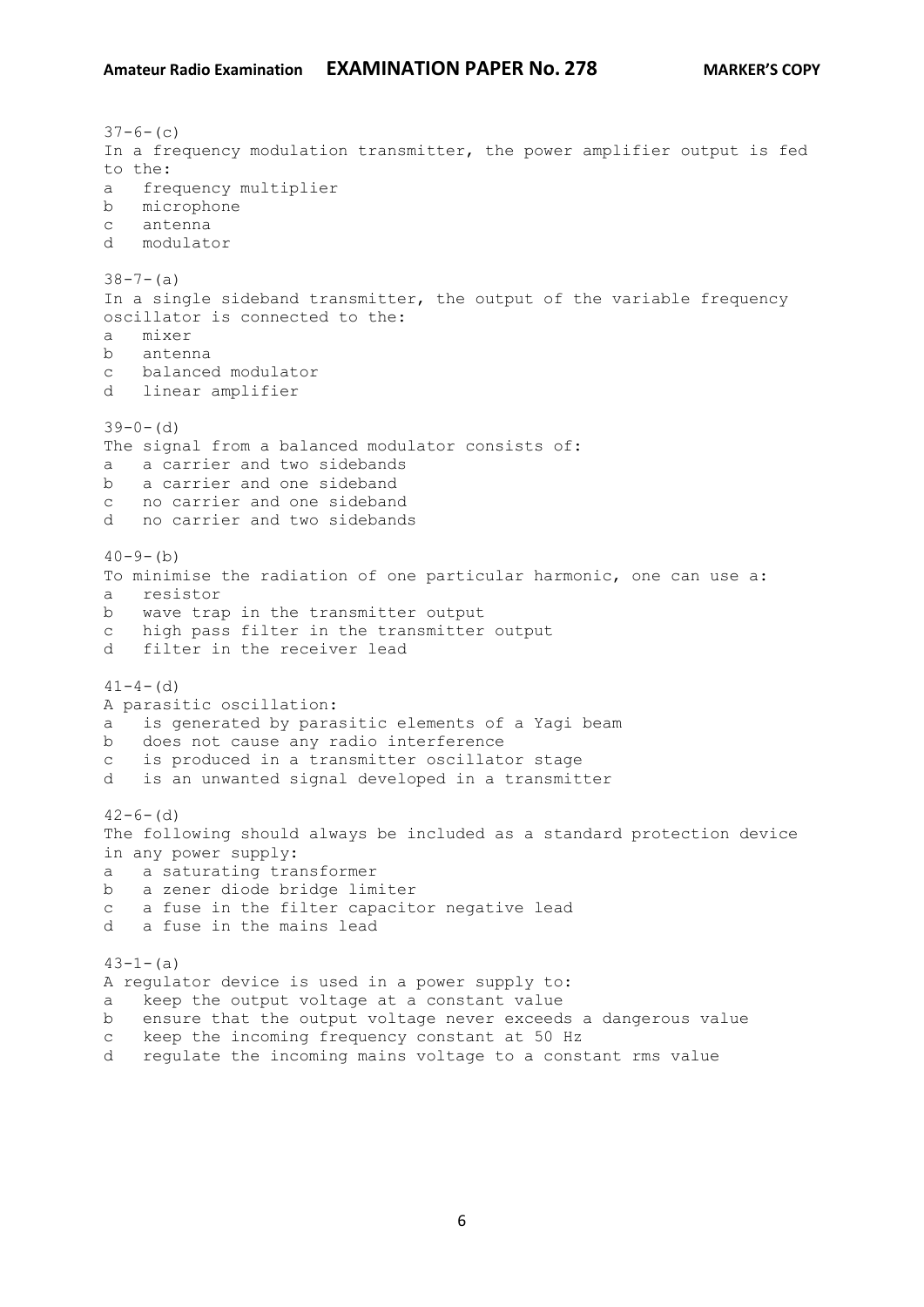$44-7-(a)$ When conversing via a VHF or UHF repeater, you should pause between overs for about: a 3 seconds b half a second c 30 seconds d several minutes  $45-2-$  (c) "Break-in keying" means: a unauthorised entry has resulted in station equipment disappearing b temporary emergency operating c key-down changes the station to transmit, key-up to receive d the other station's keying is erratic  $46 - 7 - (a)$ The AGC circuit is to: a minimise the adjustments needed to the receiver gain control knobs b expand the audio gain c limit the extent of amplitude generation d amplitude limit the crystal oscillator output  $47-4-$  (c) The "Q" signal "what is your location?" is: a QRZ? b QTC? c QTH? d QRL?  $48-2-$  (c) The characteristic impedance of a 20 metre length of transmission line is 52 ohm. If 10 metres is cut off, the impedance will be: a 13 ohm b 26 ohm c 52 ohm d 39 ohm  $49-7-(a)$ The velocity factor of a coaxial cable with solid polythene dielectric is about: a 0.66 b 0.1 c 0.8 d 1.0  $50 - 5 - (a)$ The physical length of an antenna can be shortened but the electrical length maintained, if one of the following items is added at an appropriate point in the antenna: a an inductor b a capacitor c an insulator d a resistor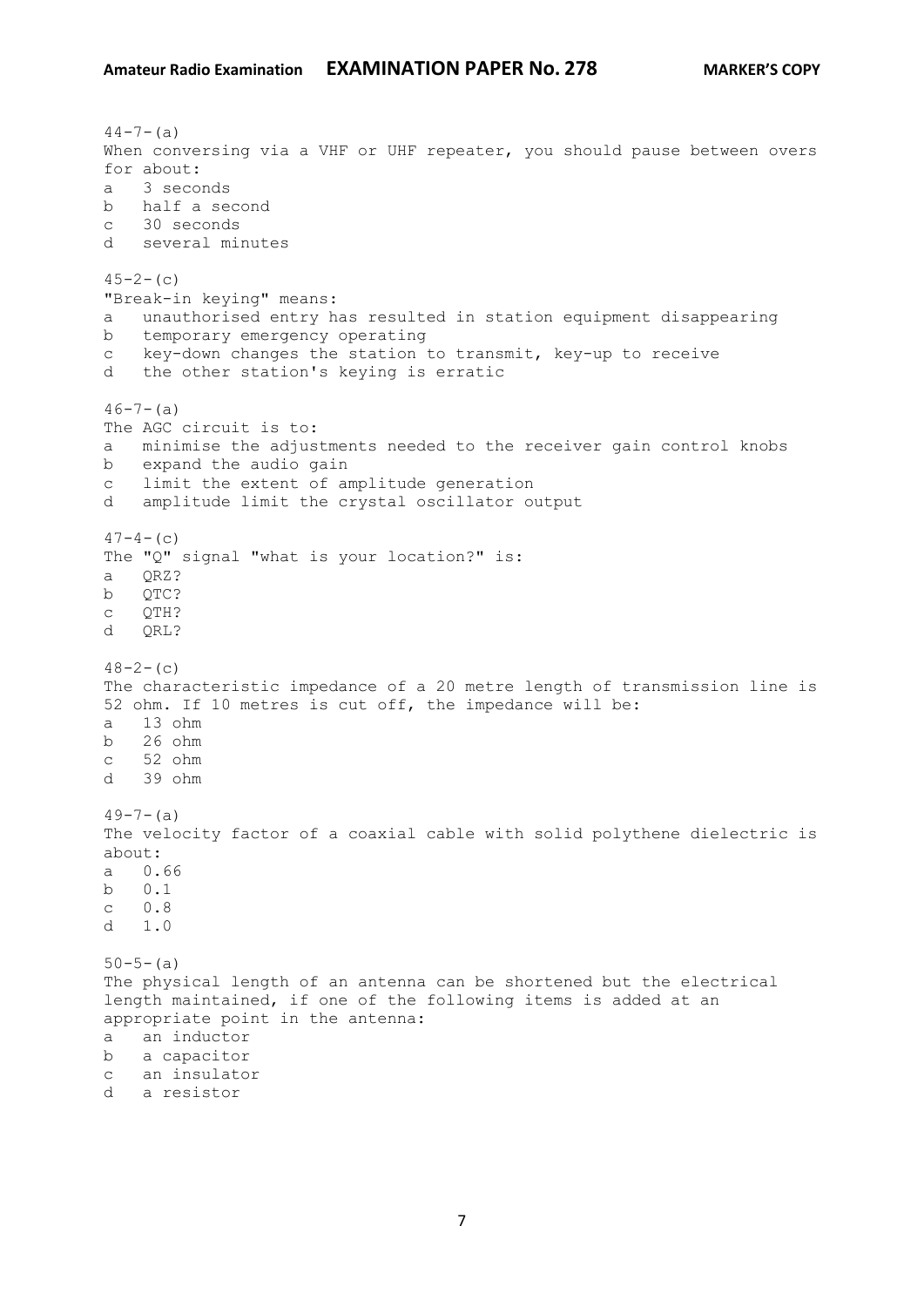$51-6-$  (d) The effect of adding a series inductance to an antenna is to: a increase the resonant frequency b have no change on the resonant frequency c have little effect d decrease the resonant frequency  $52-3-(b)$ The resonant frequency of an antenna may be increased by: a lengthening the radiating element b shortening the radiating element c increasing the height of the radiating element d lowering the radiating element  $53-9-$ (b) On VHF and UHF bands, polarisation of the receiving antenna is important in relation to the transmitting antenna, but on HF it is relatively unimportant because: a the ground wave and the sky wave continually shift the polarisation b the ionosphere can change the polarisation of the signal from moment to moment c anomalies in the earth's magnetic field profoundly affect HF polarisation d improved selectivity in HF receivers makes changes in polarisation redundant  $54-2-$ (c) The highest frequency that will be reflected back to the earth at any given time is known as the: a UHF b OWF c MUF d LUF  $55-1-(b)$ The layer of the ionosphere mainly responsible for long distance communication is: a C b F c D d E  $56-5-(a)$ The ionosphere: a is formed from layers of ionised gases around the earth b is a magnetised belt around the earth c consists of magnetised particles around the earth d is a spherical belt of solar radiation around the earth  $57-4-$ (c) If broadband noise interference varies when it rains, the most likely cause could be from: a underground power cables b car ignitions c outside overhead power lines d your antenna connection